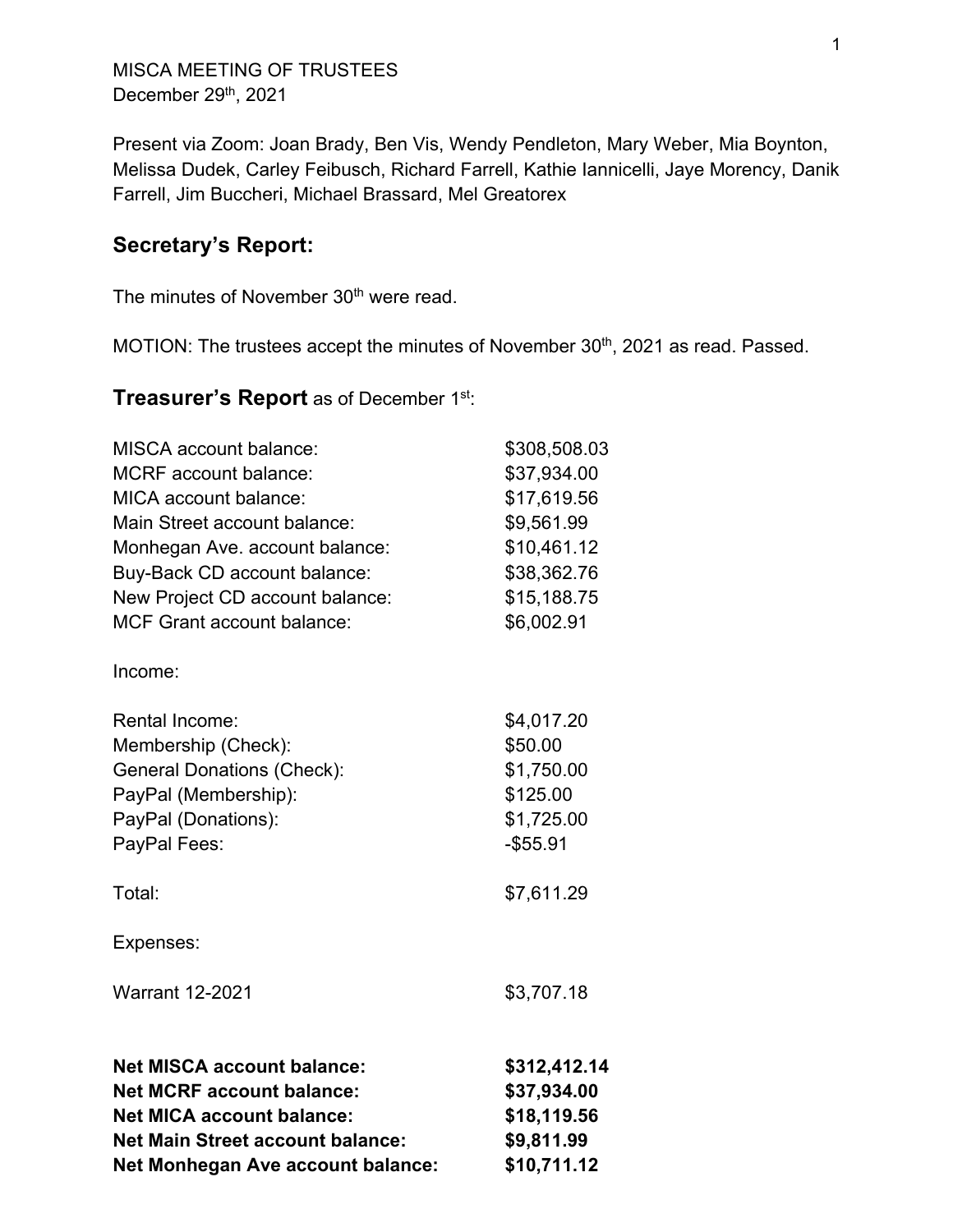| <b>Net Buy-Back CD account balance:</b><br><b>Net New Project CD account balance:</b> | \$38,862.76<br>\$15,188.75 |
|---------------------------------------------------------------------------------------|----------------------------|
|                                                                                       |                            |

## **Old Business:**

## Meadow Lots:

Clean-up and final grading still need to be completed for the septic project in addition to a final sign-off from the plumbing inspector. Chris noted that there were some cost overruns due to site conditions.

After much deliberation and using guidance from the bylaws, the trustees awarded the building rights to Jim and Christian and Mia and Amelia. Joan will follow-up with the attorney for the building rights documentation and clarification on fees. The as-built survey is complete, and a draft has been provided to the selected parties. MISCA is waiting on the final version.

#### Store:

The lease needs to be signed and the electric work still needs to be completed.

## MICA Building:

Ben spoke with Kole who gave a rough estimate of \$6,300 for the Black Duck door. There are lots of variables depending on the level of rot and type of replacement door.

Jim mentioned the front door of the Post Office has some rot and suggested it be replaced when the Black Duck is as well as adding gutters. Joan needs to reply to the USPS leasing agency.

Mia still needs to purchase a heater for the laundromat. There is some progress on getting the propane work done.

The Looks: The septic still needs to be fixed.

Fundraising: There is a fundraising meeting on January 18<sup>th</sup> at 5:30pm.

MISCA Community Relief Fund: No applicants this month.

Ground Lease review: Mary is hoping to send the letter to homeowners this week and set-up meetings before the end of winter. Caretaker: No update.